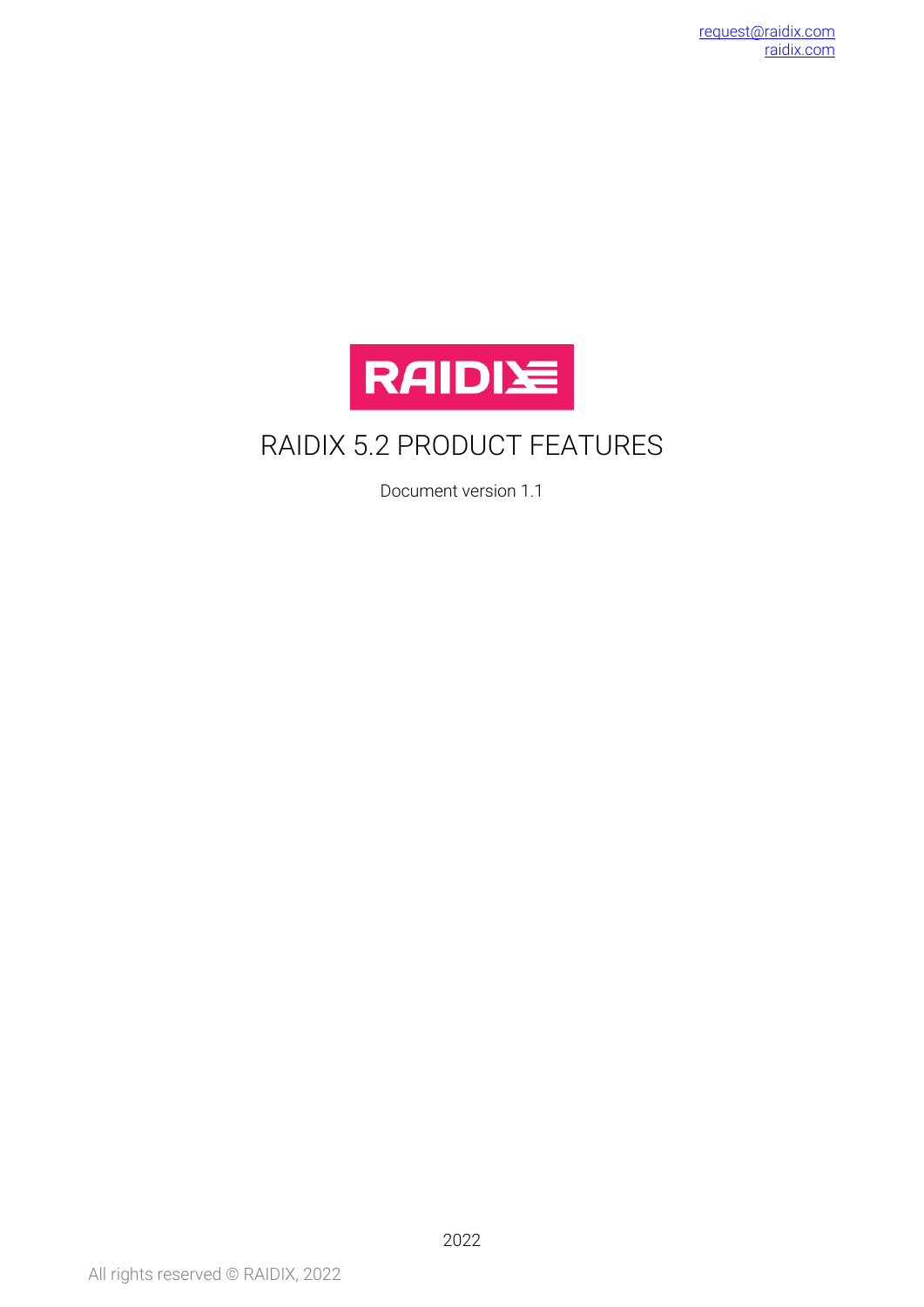

# **CONTENTS**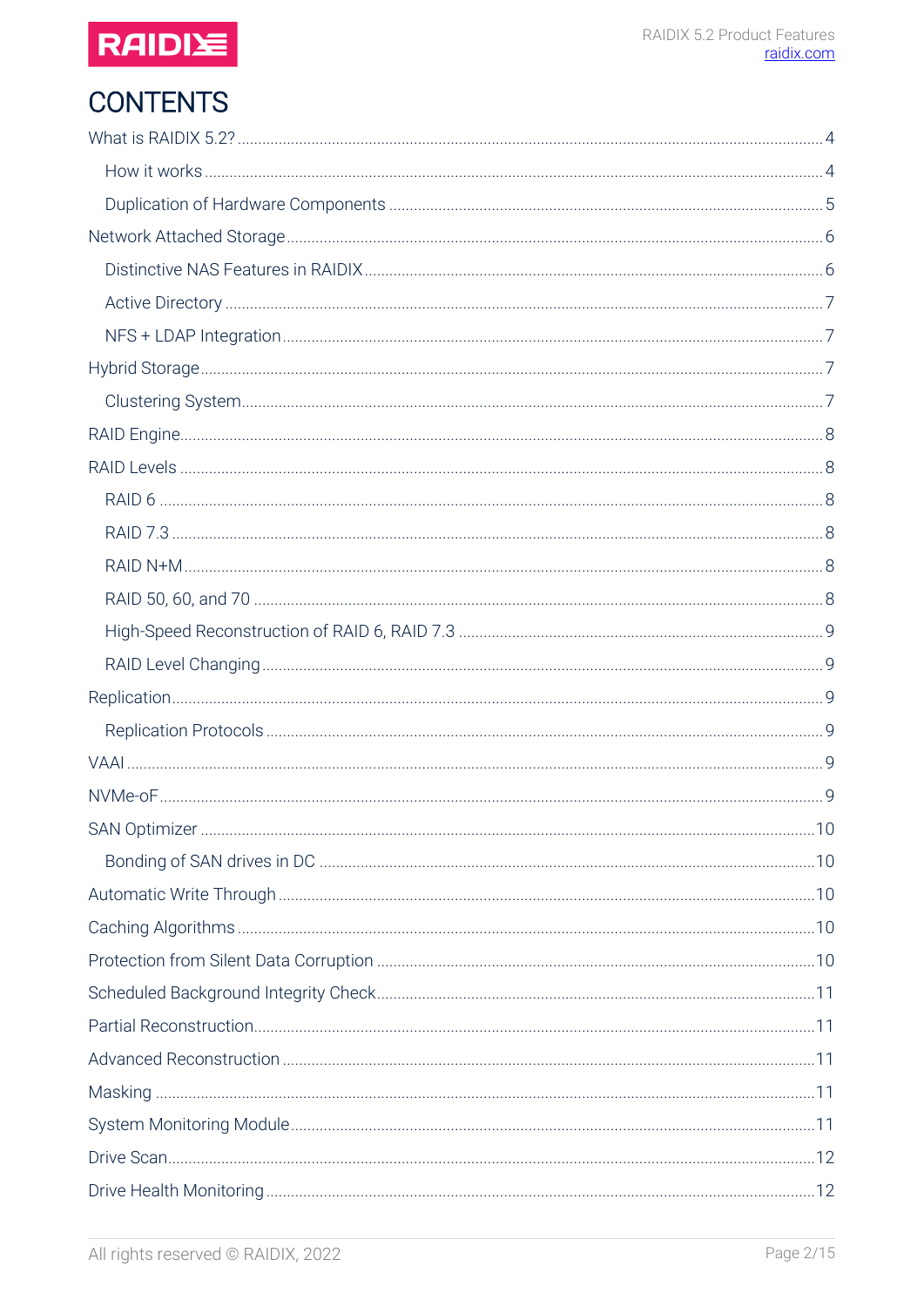# RAIDIE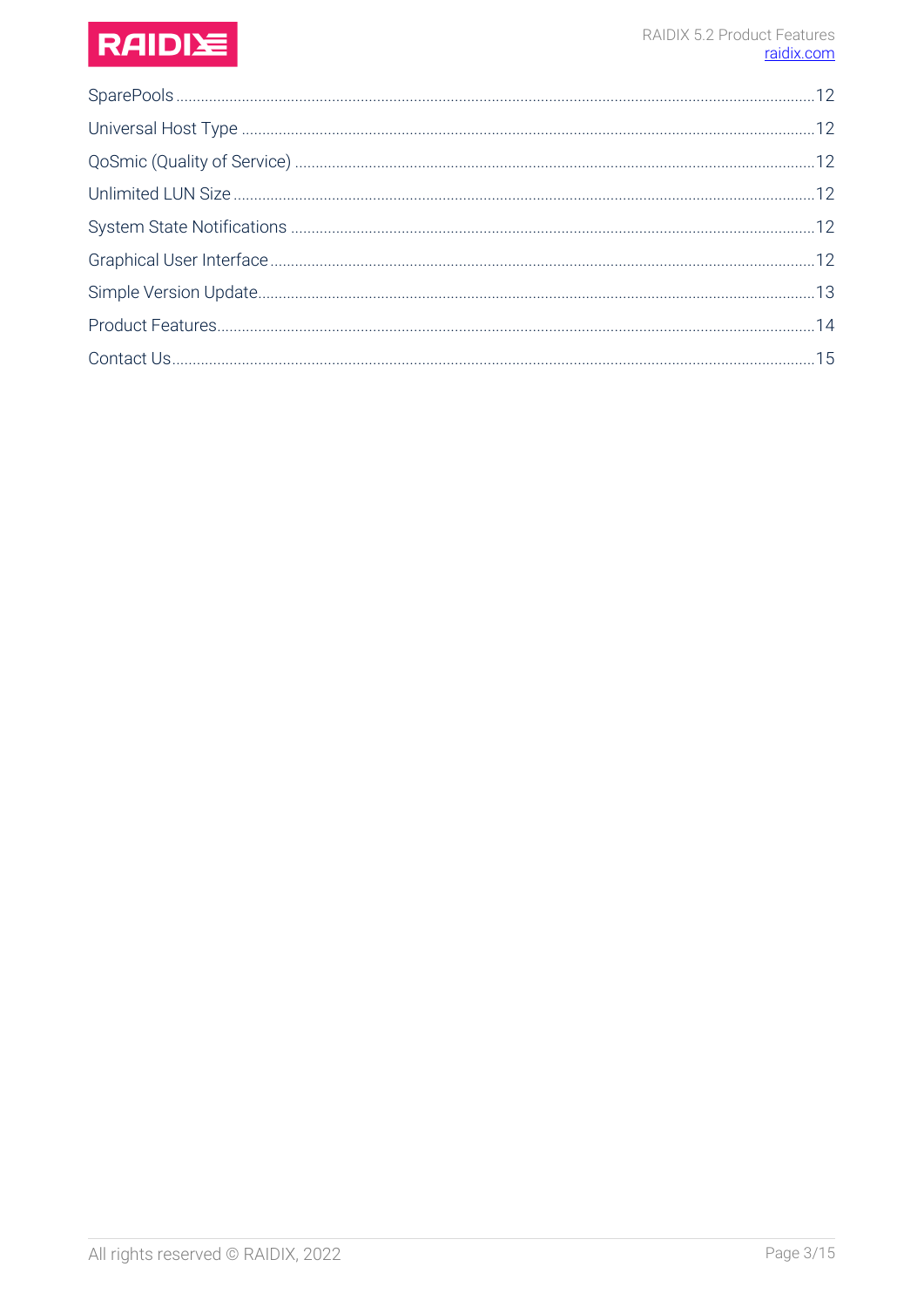

## <span id="page-3-0"></span>WHAT IS RAIDIX 5.2?

RAIDIX software is a unique development by RAIDIX LLC intended for creating high-performance storage systems using standard hardware components.

RAIDIX is perfectly suitable for tasks with strict requirements for high performance, reliability and operational continuity owing to the unique proprietary mathematical algorithms and parallel calculations usage.

#### <span id="page-3-1"></span>How it works

RAIDIX 5.2 supports both the single-controller mode (one node is used) [\(Figure 1\)](#page-3-2) and the dualcontroller mode [\(Figure 2\)](#page-4-1), when two nodes are active and have access to the same set of drives. The nodes are hardware-independent components of the storage system, which have their own processors, cache memory, motherboard, power supply units.



<span id="page-3-2"></span>Figure 1. RAIDIX 5.2 Single-controller mode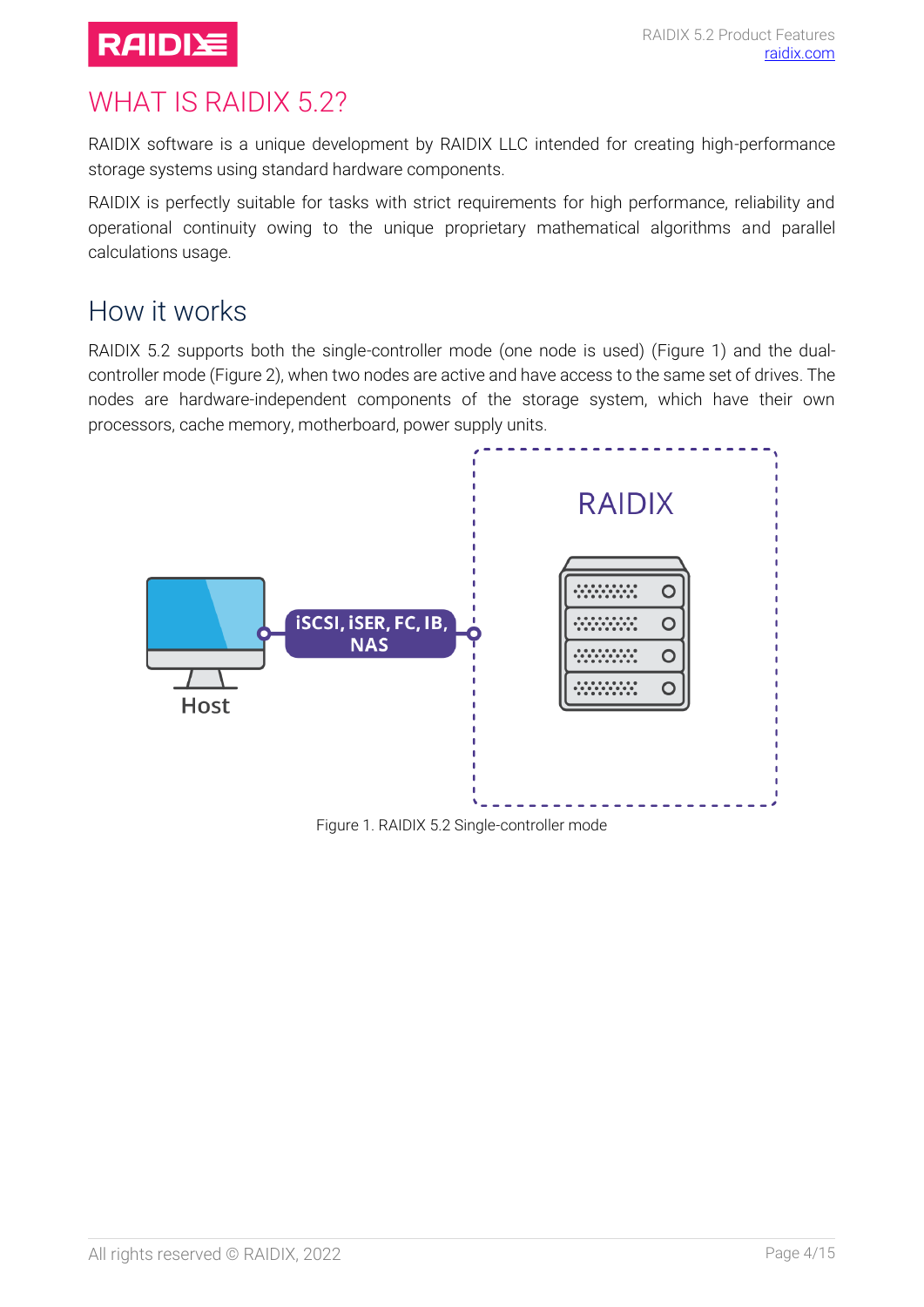

Figure 2. RAIDIX 5.2 Dual-controller mode

#### <span id="page-4-1"></span><span id="page-4-0"></span>Duplication of Hardware Components

RAIDIX guarantees continuity of data access and provides fault-tolerance due to:

- duplication of nodes (including motherboards, cache memory modules, power supply units, SAS-controllers, system drives);
- duplication of drive connection channels (both nodes are connected to one set of drives).

Nodes interact over InfiniBand, iSCSI (over Ethernet) and LSI SAS interfaces, enabling to synchronize data and caches state.

Due to the standby cache synchronization in both directions, the remote node always contains an upto-date copy of data in the local node cache. Thus, if one node fails, the other node transparently takes the entire workload, allowing the administrator to fix appeared errors without stopping the system.

Duplication of hardware components and interfaces provides the protection against the following failures:

- failure of one of the hardware components (CPU, motherboard, power supply unit, controller, system drive);
- enclosure connection interface failure (SAS-cable, I/O-module);
- power-off of one of the nodes;
- occurrence of software errors on one of the nodes.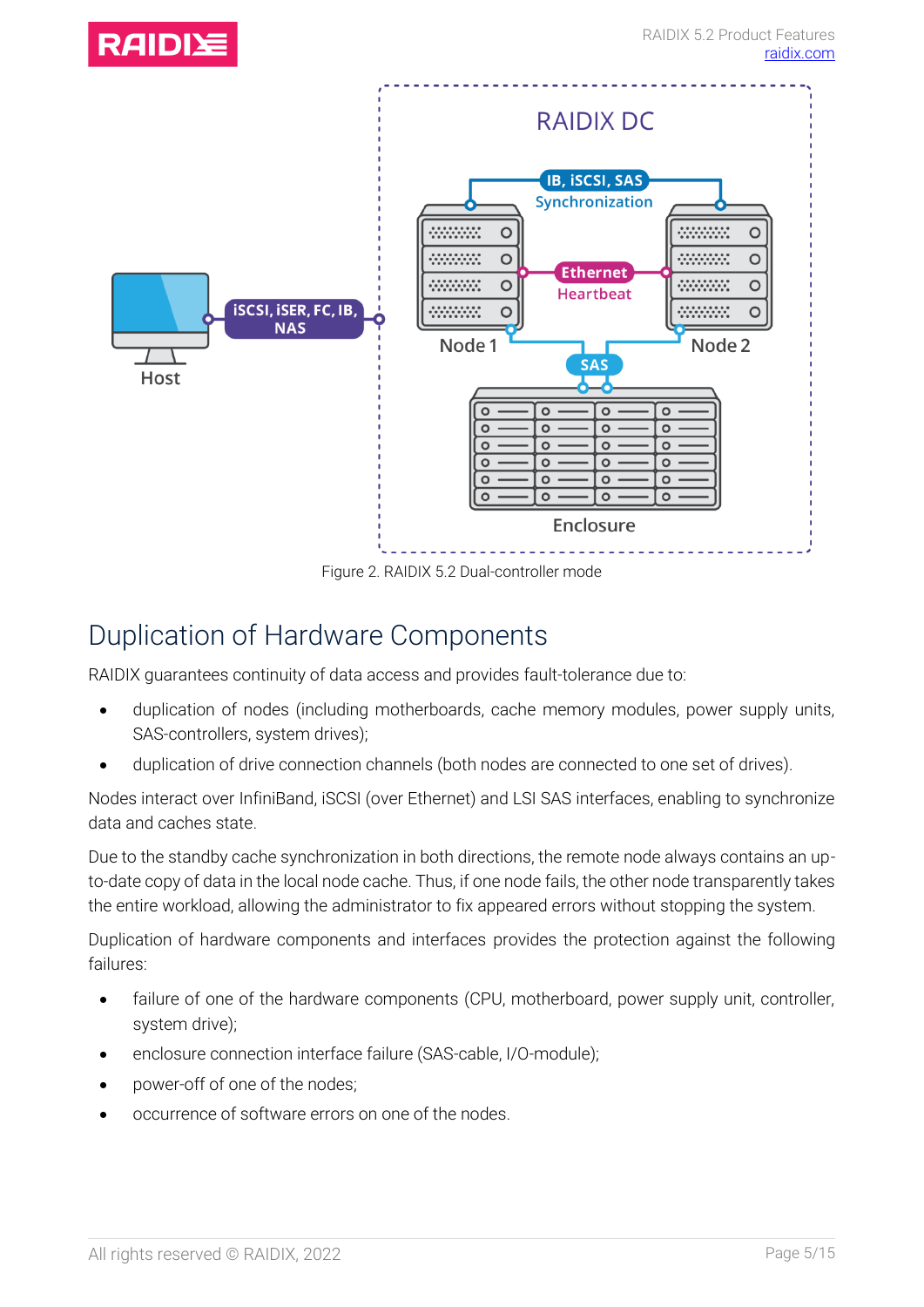## **RAIDIE**

# <span id="page-5-0"></span>NETWORK ATTACHED STORAGE

RAIDIX 5.2 enables working the Network Attached Storage (NAS). Network system architecture represents a NAS server combined with storage system on RAIDIX platform, which interacts with client computers through SMB/CIFS, NFS, FTP, and AFP protocols [\(Figure 3\)](#page-5-2).

Main advantages of working with NAS on RAIDIX 5.2 platform are:

- lower exploitation cost in comparison to SAN;
- possibility of usage over the local network;
- possibility of file sharing, i.e. simultaneous user access to large amounts of data.

RAIDIX 5.2 NAS functionality includes an ability to create and edit shares with adjustable parameters (path, protocol, access permissions, visibility and host selection).



Figure 3. NAS Architecture in RAIDIX

## <span id="page-5-2"></span><span id="page-5-1"></span>Distinctive NAS Features in RAIDIX

- [Clusterization](http://www.lingvo-online.ru/ru/Search/Translate/GlossaryItemExtraInfo?text=%d0%ba%d0%bb%d0%b0%d1%81%d1%82%d0%b5%d1%80%d0%b8%d0%b7%d0%b0%d1%86%d0%b8%d1%8f&translation=clusterization&srcLang=ru&destLang=en) support: NAS is available in dual-controller (Active-Passive) mode.
- WORM (Write once read many) option for SMB shares: ability to prohibit file modification after its creation for a long period (5 years by default).
- Ability to select the type of the file system: XFS or ext4.
- Quoting support: ability to specify the amount of LUN size, available for the particular share users or user groups.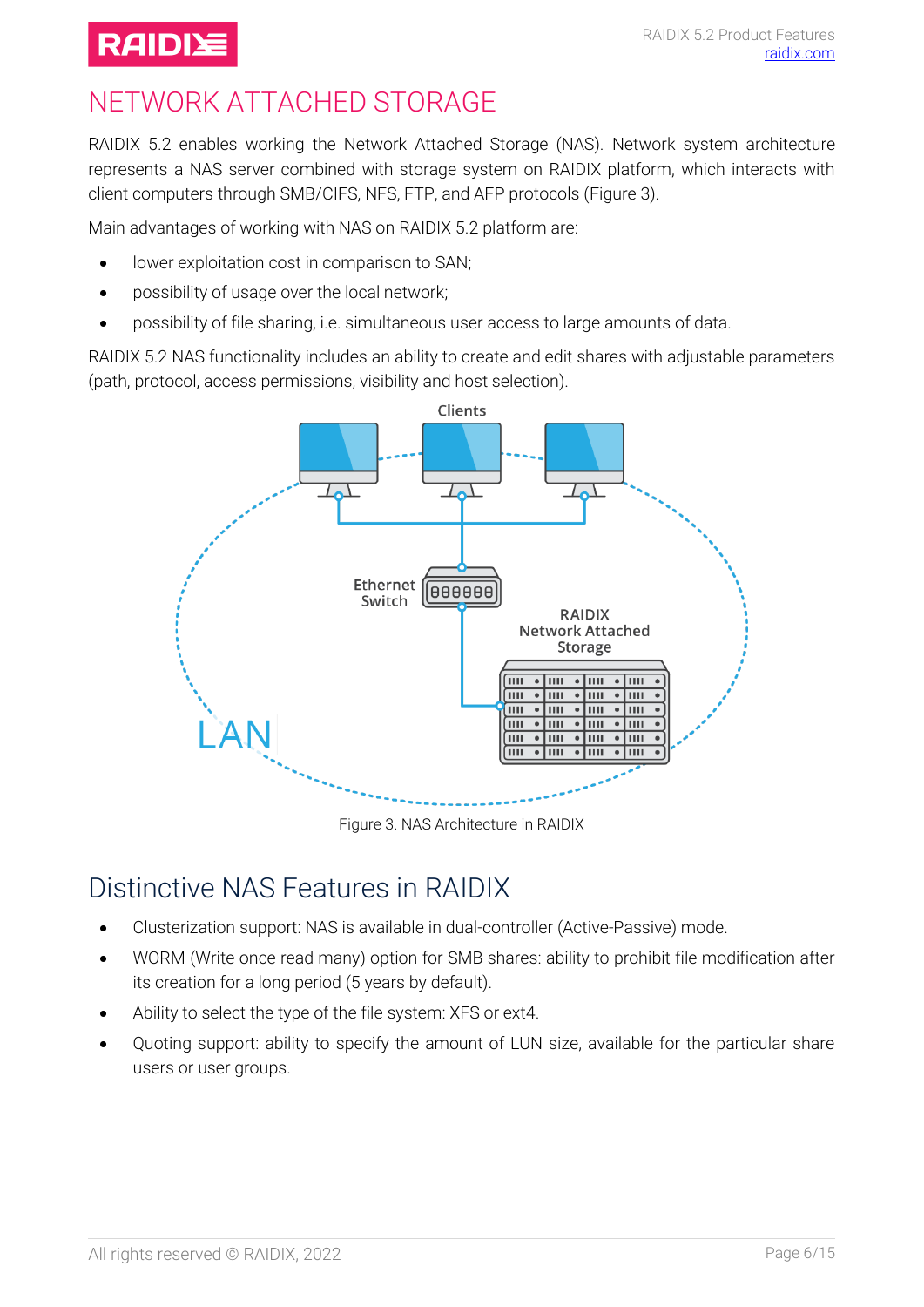

#### <span id="page-6-0"></span>Active Directory

While working with SMB shares, integration with Active Directory is available. Active Directory allows several domain users or group of users to work with shares, assigning different access permissions to them.

## <span id="page-6-1"></span>NFS + LDAP Integration

In RAIDIX 5.2, we implement the ability to connect to LDAP servers and enable LDAP users to work with NFS shares and set access rights to files and directories.

LDAP (Lightweight Directory Access Protocol) is an application protocol intended for accessing the directory information services based on X.500. We implement the ability to connect to an LDAP server and access to users and groups from the server.

## <span id="page-6-2"></span>HYBRID STORAGE

We implemented the hybrid storage containing both SSDs and HDDs. Use SSDs for caching requests to HDDs. As SSDs, compared to HDDs, are better adapted for random read and write workload, SSD cache provides a higher rate of access to the most often used data ('hot' data) on the hard drives as long as the workload is random.

## <span id="page-6-3"></span>Clustering System

Clustering system of RAIDIX 5.2 generation software allows you to create a fault-tolerant highperformance cluster (by configuring dual-controller mode) and place arrays asymmetrically on the nodes. Each RAID can only be active on one of the nodes through which access to RAID resources is provided.

Implemented system architecture:

- increases fault tolerance due to automatic and manual nodes modes switching (Failover);
- helps to increase system performance due to ability to perform RAID migration from any node of the cluster to balance the nodes' workload. During the RAID migration the array preference parameter (Affinity) changes, RAID becomes active on the other node.

RAIDIX clustering system (Cluster-in-the-Box) provides high availability of services and allows system administrators:

- to install additional software that supports clusterization<sup>1</sup>. ;
- to activate or deactivate services on the nodes in accordance with cluster events.

 $\overline{a}$ 

<sup>&</sup>lt;sup>1</sup> The functionality is available for partners who create their own end-user products and solutions.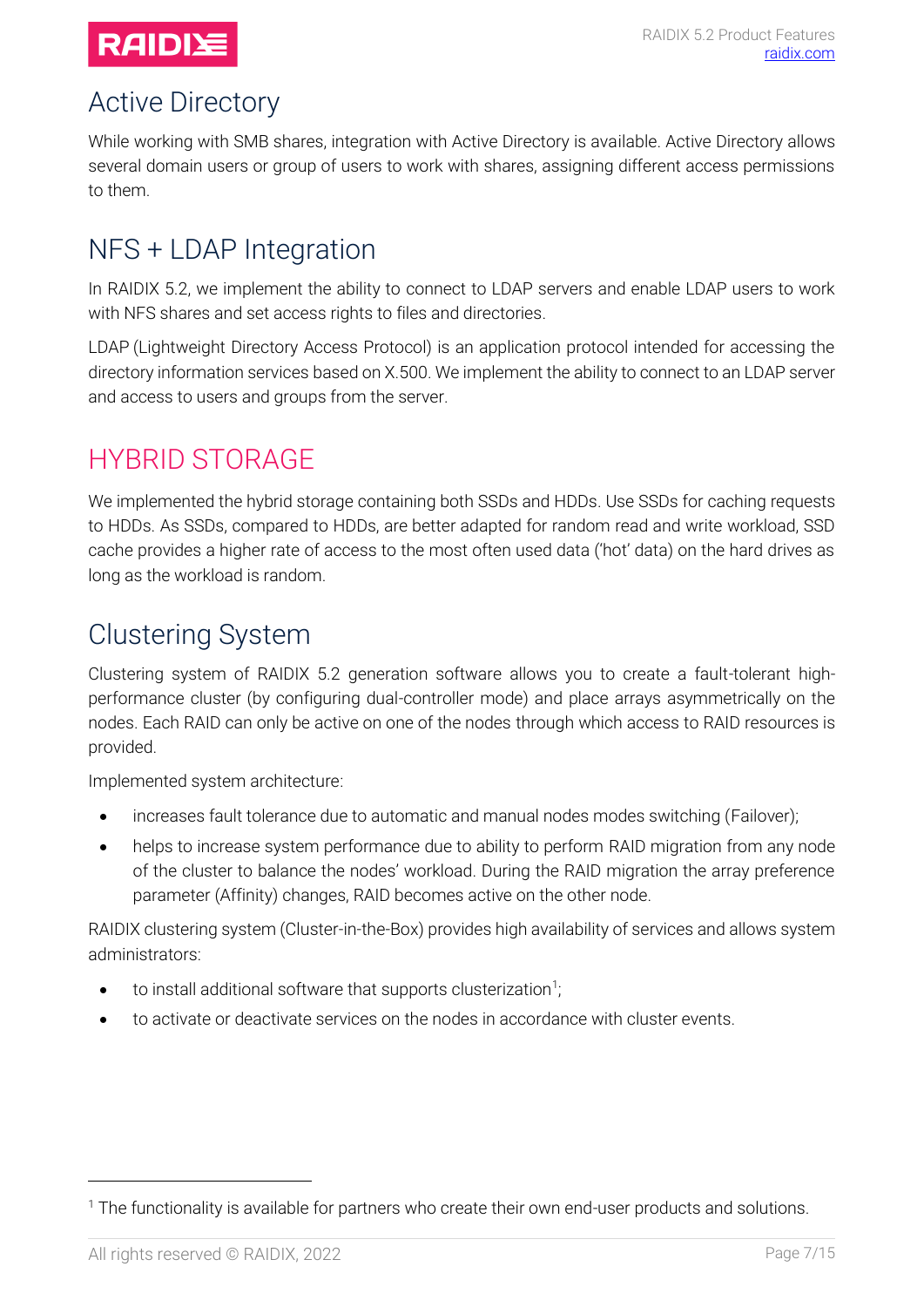

## <span id="page-7-0"></span>RAID ENGINE

RAID Engine – a RAID configuration that optimizes read/write speed for the different drive types. The RAIDIX 5.2 software provides following engines:

- Generic a configuration, at which both HDDs and SSDs can be used in a RAID. Generic RAID is a classical RAIDIX RAID with high level of sustainable performance and data availability.
- ERA\_Flash an optimized for SSDs (NVMe, SAS, and SATA) configuring that uses advantages of flash devices.

## <span id="page-7-1"></span>RAID I FVFI S

RAIDIX 5.2 software allows creating the following RAID levels: 0, 1, 5, 6, 7.3, 10, N+M, 50, 60, and 70.

# <span id="page-7-2"></span>RAID 6

RAID 6 is the level of interleaving blocks with double parity distribution, based on proprietary RAIDIX mathematical algorithms. RAID 6 shows improved performance, since each drive processes the I/O requests (entries) independently, allowing parallel access to the data. RAID 6 can sustain complete failure of two drives in the same group.

# <span id="page-7-3"></span>RAID 7.3

RAID 7.3 is the level of interleaving blocks with triple parity distribution, allowing restoring data in case of a failure of up to 3 drives. RAID 7.3, based on proprietary high-performance RAIDIX algorithm, allows achieving high levels of performance without an additional load on the CPU.

RAID 7.3 has a higher degree of reliability than RAID 6 for three checksums are calculated using different algorithms. The capacity of 3 drives is allocated for checksums.

RAID 7.3 is highly recommended for RAIDs larger than 32 TB.

## <span id="page-7-4"></span>RAID N+M

RAID N+M is the level of interleaving blocks with M checksums, based on proprietary RAIDIX mathematical algorithm. RAID N+M allows user to choose the number of drives for checksums allocation. RAID sustains complete failure up to 32 drives in the same group (depending on the number of parity drives).

## <span id="page-7-5"></span>RAID 50, 60, and 70

RAID 50, 60, or 70 - RAIDs 0, the segments of which are RAIDs level 5, 6, or 7.3 (called "groups") accordingly. Such a combination may show better performance with reduced latency. While the size of one, two, or three drives accordingly in each group are allocated to parity data, these RAIDs are recoverable from 1, 2, or 3 failures in each stripe.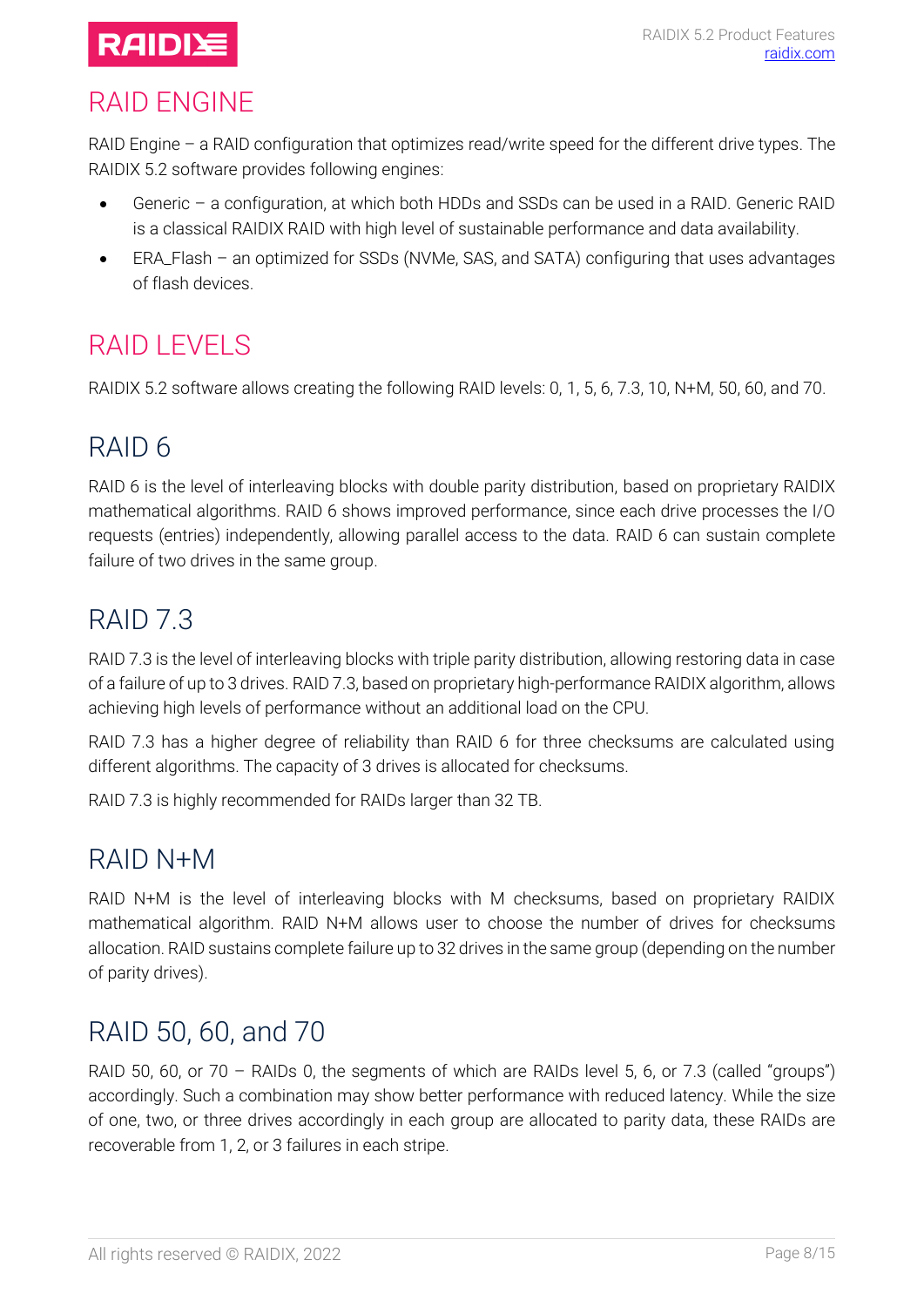

# <span id="page-8-0"></span>High-Speed Reconstruction of RAID 6, RAID 7.3

RAIDIX 5.2 implements a high-speed reconstruction of RAID 6, RAID 7.3 that runs up to 6 times faster in comparison to similar hardware controllers and without performance degradation.

Reconstruction runs in background mode during drive replacement and does not affect the client.

# <span id="page-8-1"></span>RAID Level Changing

The following features are available when adding new drives for already created ERA RAIDs:

- RAID size increase.
- RAID level change.

## <span id="page-8-2"></span>REPLICATION

RAIDIX 5.2 supports the replication feature. Replication is data duplication on two storage systems.

Replication meets the following requirements:

- Business continuity;
- Increased data storage reliability;
- High data integrity without performance degradation.

## <span id="page-8-3"></span>Replication Protocols

In RAIDIX 5.2, the following replication protocols are available:

- $Synchronous$  initiator receives write confirmation only after data is safely replicated to the secondary LUN. Use of synchronous protocol ensures data integrity but may lead to degradation of performance. This type of replication is demanding in terms of channel capacity and network latency.
- Asynchronous write is acknowledged on the initiator after data is written on the primary LUN. The primary storage tracks data storage and replicates in to the secondary LUN periodically. Asynchronous protocol help to avoid performance deterioration with replication enabled.

#### <span id="page-8-4"></span>VAAI

vStorage API for Array Integration is an API framework from VMware allows virtual machines to perform some operations on storage instead of the virtualization server, thereby reducing the load on CPU, RAM, and SAN.

#### <span id="page-8-5"></span>NVME-OF

NVMe-oF is a specification-defined extension to NVMe that enables NVMe-based communication over interconnects other than PCIe. This interface makes it possible to connect "external" storage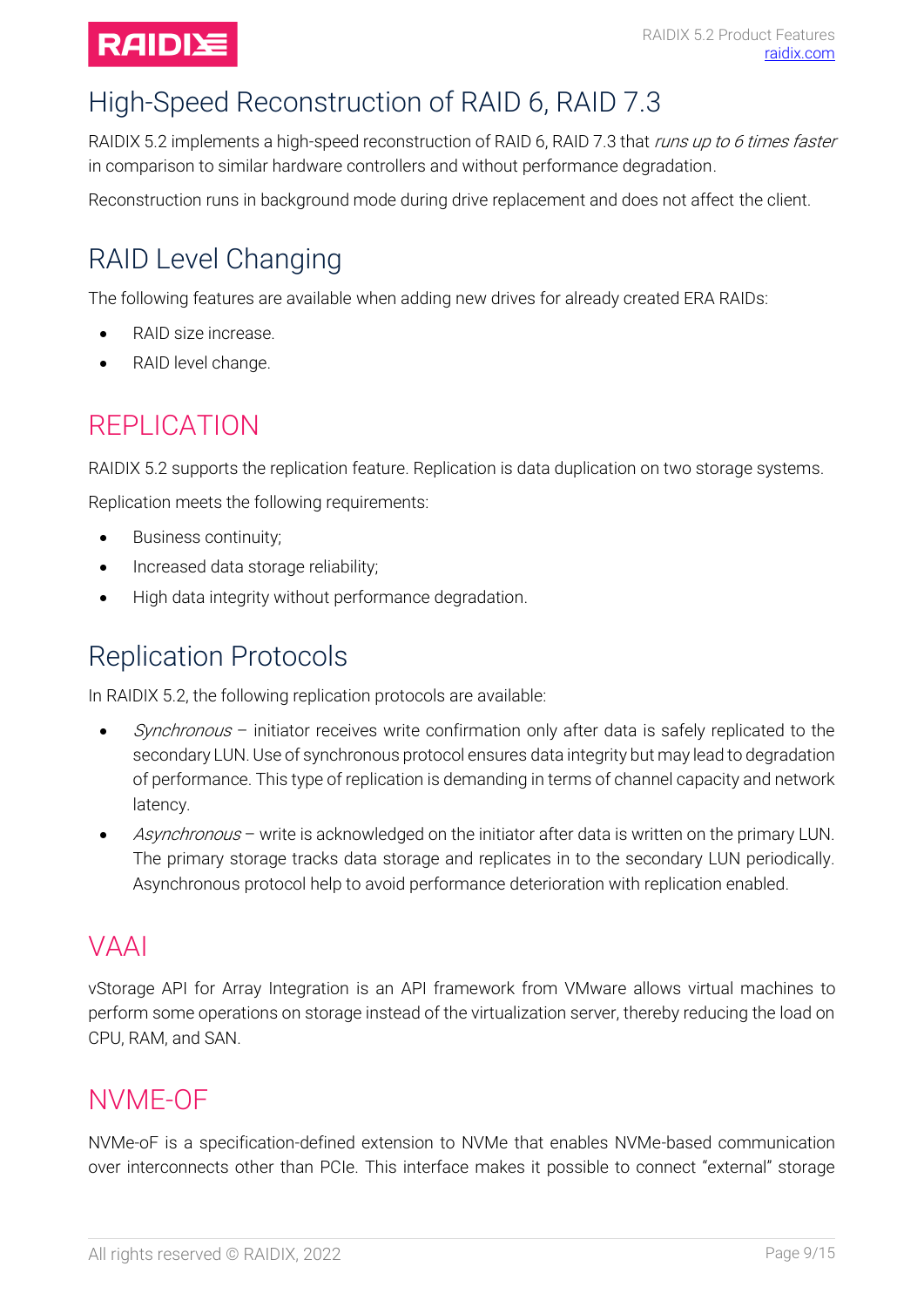

enclosures to a server, either directly or through a switch, while still using NVMe as the fundamental communication mechanism.

#### <span id="page-9-0"></span>SAN OPTIMIZER

SAN Optimizer is the technology of virtualization, which enables to organize several independent storages into a joint virtual storage. SAN optimizer allows to connect targets on external storages to RAIDIX and to work with them in the same way as with local drives; for instance, to create RAIDs and LUNs. SAN Optimizer enables virtualization (forwarding) of a drive as a block device without being modified.

SAN Optimizer has the following advantages:

- High performance due to caching in RAIDIX;
- Enhanced reliability due to creation of RAIDs;
- Budget solution of data storage, no additional purchases of expensive equipment needed.

## <span id="page-9-1"></span>Bonding of SAN drives in DC

While working in DC, it is possible to add SAN drives only on one node. Bonding is intended to provide access to these drives on the second node.

## <span id="page-9-2"></span>AUTOMATIC WRITE THROUGH

We implemented the automatic enabling of Write Through mechanism for sequential write. Automatic Write Through may improve performance for mixed write pattern in DC mode in case synchronization is a bottleneck.

The feature automatically selects between Write Back or Write Through modes on the basis of information from sequence detector. If the write pattern is determined as random, the data is written to the cache, i.e., Write Back mechanism is used. If the write pattern is determined as sequential, the data is written directly to the drives, i.e. Write Through mechanism is used.

The administrator have an ability to turn on/off write through option manually.

#### <span id="page-9-3"></span>CACHING ALGORITHMS

RAIDIX 5.2 supports effective replacement algorithms: Cycle, which is adapted for the random write workload, and LRU algorithm, which is optimal for the sequential write workload.

#### <span id="page-9-4"></span>PROTECTION FROM SILENT DATA CORRUPTION

Silent Data Corruption may be caused by failures in drivers and drive firmware, memory errors, drivehead crashes and similar software and hardware problems. Silent errors occurred during write operations to the drive are the most hazardous, as they go undetected by drive firmware, host operating systems, and may result in the corruption of data structure leading to the subsequent loss of data.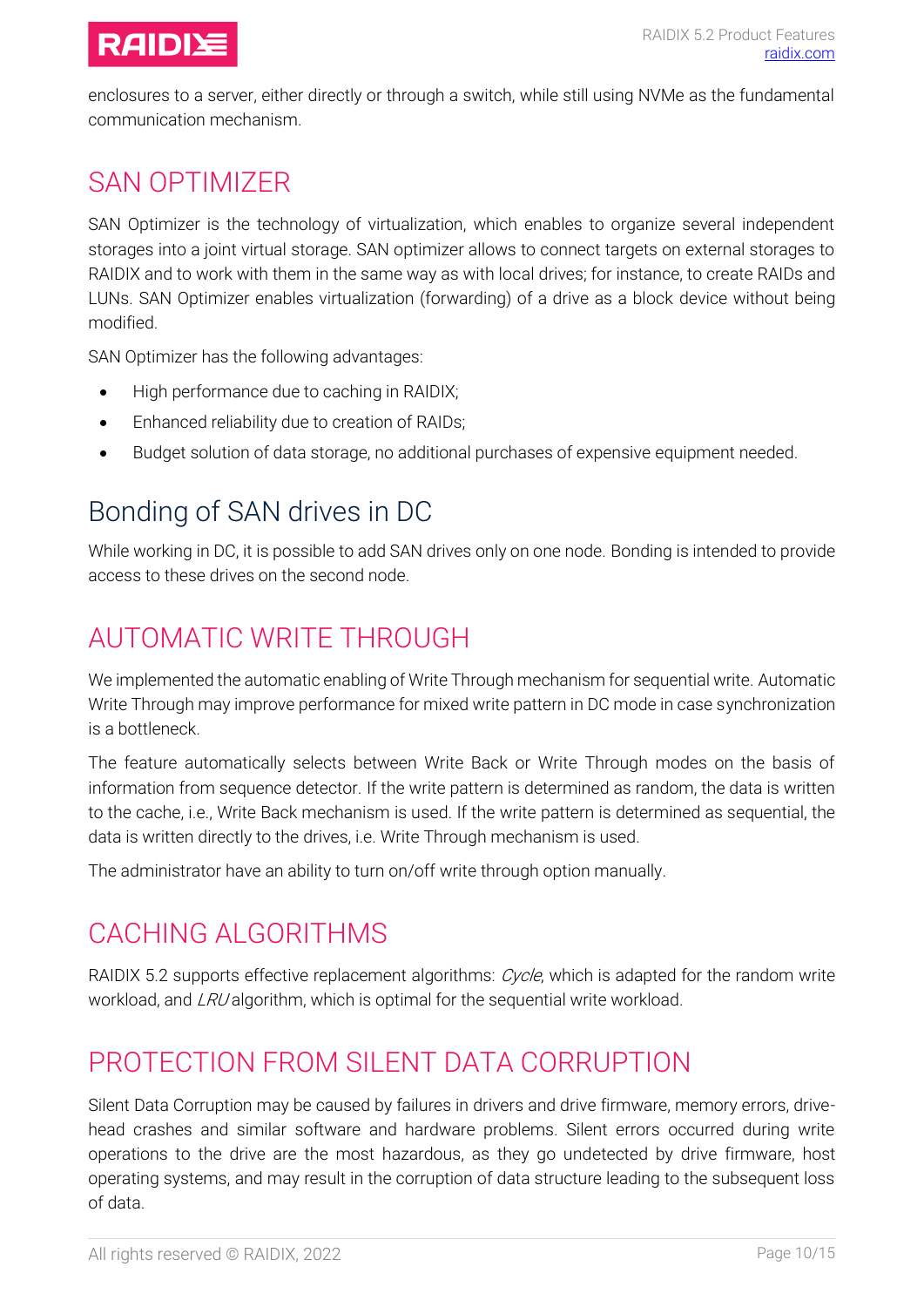

RAIDIX team implemented the forward silent error correction algorithm that analyzes RAID metadata to detect and fix corruption while regular drive operations are performed, without performance degradation.

## <span id="page-10-0"></span>SCHEDULED BACKGROUND INTEGRITY CHECK

The check is suitable for:

- correcting of SDC errors;
- excluding of failed drives;
- reducing corruption probability of infrequently used data.

RAID integrity check starts automatically in accordance with the schedule set by administrator. Integrity check runs in the background and doesn't block the normal work of the system.

#### <span id="page-10-1"></span>PARTIAL RECONSTRUCTION

Hard drives capacity growth and therefore slower drive recovery time lead to the increase of probability of drives failure and data loss risk.

RAIDIX 5.2 has a mechanism of RAID *Partial Reconstruction* that allows restoring only a particular area containing corrupted data on a hard drive, reducing the array recovery time. Partial reconstruction is particularly effective for large arrays.

#### <span id="page-10-2"></span>ADVANCED RECONSTRUCTION

RAIDIX 5.2 provides the improved mechanisms of Advanced Reconstruction, which enables to optimize performance of read operations. The effect is achieved by eliminating the drives with the lowest read rates.

#### <span id="page-10-3"></span>MASKING

In terms of RAIDIX software, masking is a process of determining the level of host LUN access.

Target Masking Rules allow system administrators to specify an iSCSI/Fibre Channel/InfiniBand target for a LUN; the LUN will be available to host through this target.

Host Masking Rules allow to specify the host access to a LUN or manage host access to all LUNs simultaneously.

## <span id="page-10-4"></span>SYSTEM MONITORING MODULE

System monitoring section assists a user to gather information about the controller and enclosure sensors; about the storage system's performance; about presence/absence of the system faults and provides an ability to download the system logs.

Performance monitoring module helps to map up configuration, estimate and increase the performance both inside of the storage system itself and during the data transfer process.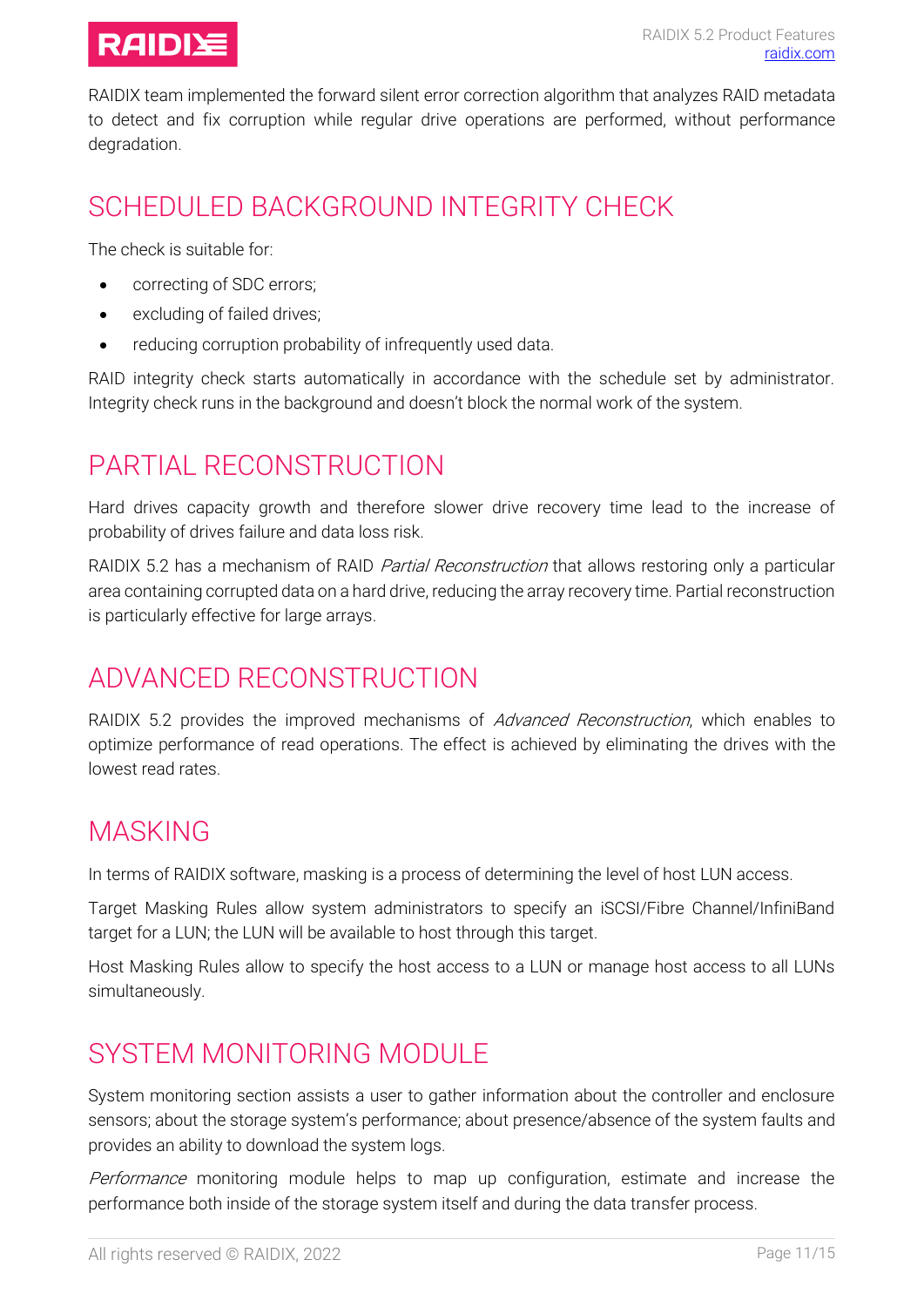

#### <span id="page-11-0"></span>DRIVE SCAN

RAIDIX 5.2 supports the functionality to scan drives of an array on performing read/ write operations. Scan results show the number of read/write commands performed by the system at different time intervals. Analysis of the results allows indicating drives with low performance. The results are presented in a table.

## <span id="page-11-1"></span>DRIVE HEALTH MONITORING

The automatic drive health monitoring feature tracks S.M.A.R.T. attributes to alert you in advance about faulty drives.

#### <span id="page-11-2"></span>SPAREPOOLS

In RAIDIX 5.2, *SparePool* functionality is implemented. Administrator is allowed to create one or more SparePools and add one or several drives in a SparePool; one SparePool can be assigned to one or more RAIDs that administrator wants to protect with hot spare.

## <span id="page-11-3"></span>UNIVERSAL HOST TYPE

In RAIDIX 5.2, the system automatically specifies the default host type, providing LUN interaction with hosts of any supported operating systems. The functionality helps to reduce the probability of errors during the system configuration and connection of hosts.

# <span id="page-11-4"></span>QOSMIC (QUALITY OF SERVICE)

QoSmic service implemented in RAIDIX 5.2 allows user to assign different priority for hosts in the system (Realtime parameter) according to the application type (important or not) running in the host.

#### <span id="page-11-5"></span>UNLIMITED LUN SIZE

Extend LUNs on several RAIDs. LUN size is restricted only by the total space on all RAIDs created in the system. LUN can take fully or partially any number of RAIDs.

## <span id="page-11-6"></span>SYSTEM STATE NOTIFICATIONS

RAIDIX 5.2 supports sending notifications on the system state messages via SMTP and SNMP protocols. The notifications can contain information on the following subjects: RAID, iSCSI, Drive, Network, SparePool, License, Controller Sensors, and Enclosure Sensors. The user can select the notification message types: Info, Warning, or Error.

## <span id="page-11-7"></span>GRAPHICAL USER INTERFACE

The features of RAIDIX 5.2 GUI are: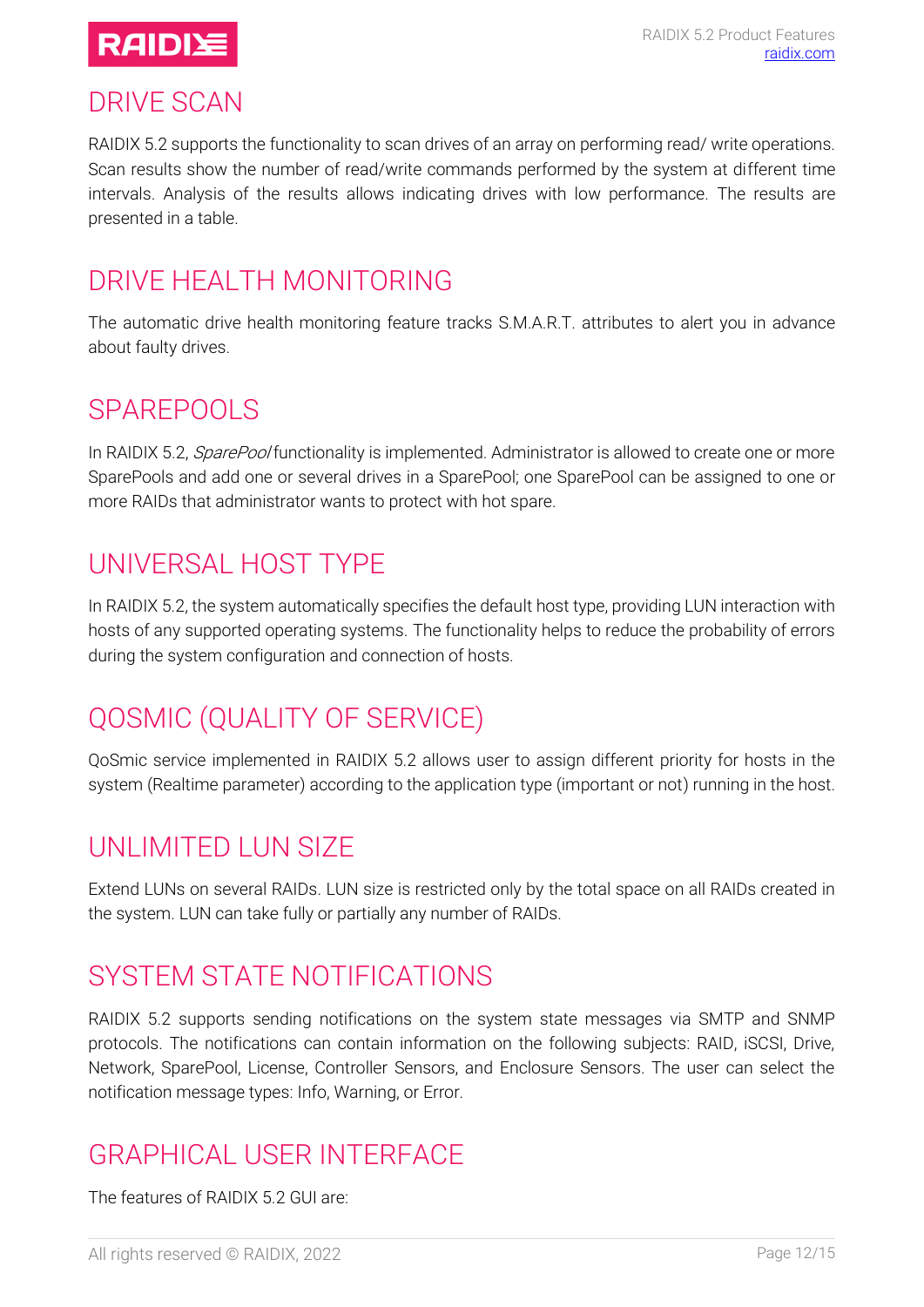

- Three supported languages: English, Russian, Japanese;
- HTTPS encryption,
- Support of wizards, enabling fast execution of basic operations;
- Access Protection (user authorization);
- Independent of the operating system.

## <span id="page-12-0"></span>SIMPLE VERSION UPDATE

RAIDIX offers the easiest way to update the system version with RAIDIX GUI.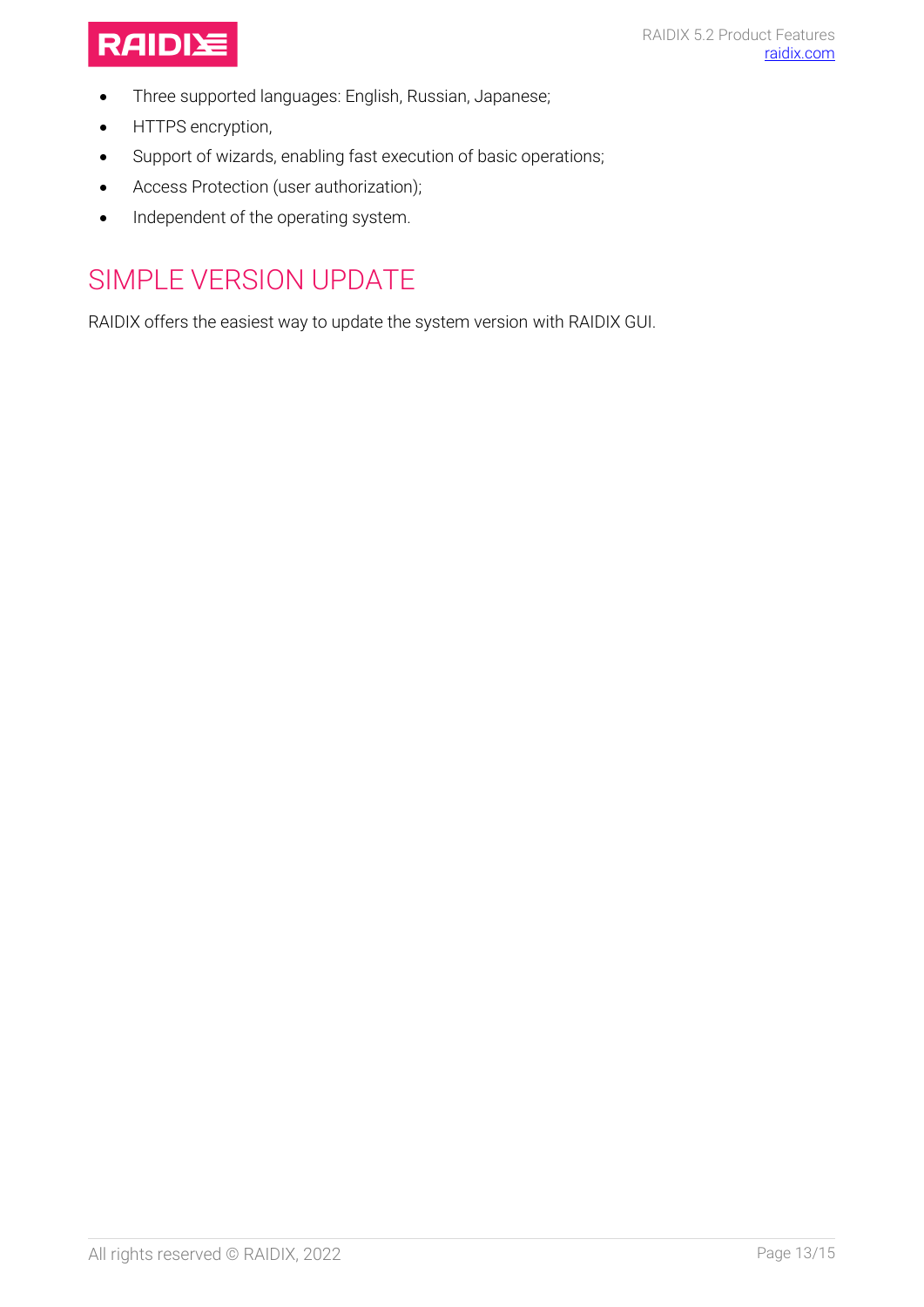

## <span id="page-13-0"></span>PRODUCT FEATURES

#### Drives Supported

- 3.5" SAS / NL-SAS / SATA HDDs
- 2.5" SAS / NL-SAS / SATA HDDs
- SATA / SAS SSDs
- NVMe

#### Operational Features RAID levels • Generic RAID: 0, 1, 5, 6, 7.3, 10, and N+M; • ERA RAID: 0, 1, 5, 6, 7.3, 10, 50, 60, 70, and N+M. Max number of drives in one RAID 64. Max number of RAIDs 64. Max number of drives in the system 600. Max LUN size Limited only by total free space of all RAIDs created in the system. Max LUNs 447. Heterogeneous System Architecture Support LUNs could be accessed simultaneously through all available system interfaces. iSCSI MPIO, ACLs, CHAP authorization, LUN masking, СRC Digest. Sessions supported 1024. Maximum number of directly connected hosts (depends on the hardware platform) 32. Virtualization platforms support • VMware ESXi Server 6.5, 6.7, 7.0; • RHEV (Red Hat Enterprise Virtualization) 4.4; • Microsoft Hyper-V Server 2019; • Proxmox VE 6.x, 7.x. Client OS support • macOS 10.14, 10.15, 11; • Microsoft Windows Server 2016, 2019, 2022; Microsoft Windows 10, 11; • Linux (including but not limited to): o RHEL (CentOS, Alma, Rocky) 7, 8; o Ubuntu 18.04, 20.04, 22.04; o SLES 12 SP5, 15 SP3; o ALT 8, 9. High-speed communication channels support • Fibre Channel; • InfiniBand (FDR, QDR, DDR, EDR); • iSCSI. NVMe-oF • Over Infiniband in the ib or eth mode.